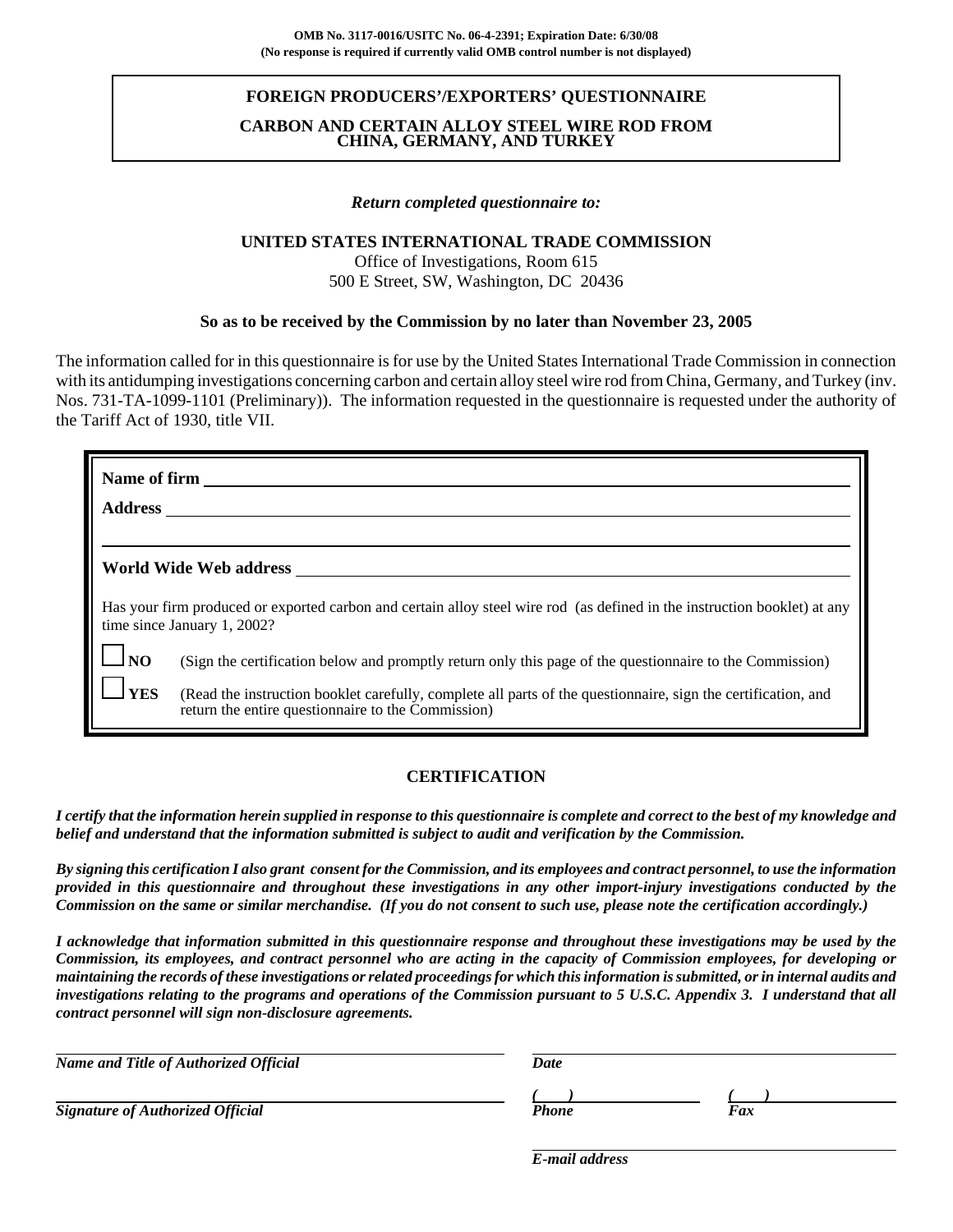## **PART I.--GENERAL QUESTIONS**

The questions in this questionnaire have been reviewed with market participants to ensure that issues of concern are adequately addressed and that data requests are sufficient, meaningful, and as limited as possible. Public reporting burden for this questionnaire is estimated to average 20 hours per response, including the time for reviewing instructions, searching existing data sources, gathering the data needed, and completing and reviewing the questionnaire. Send comments regarding the accuracy of this burden estimate or any other aspect of this collection of information, including suggestions for reducing the burden, to the Office of Investigations, U.S. International Trade Commission, 500 E Street, SW, Washington, DC 20436.

I-1a. Please report below the actual number of hours required and the cost to your firm of preparing the reply to this questionnaire and completing the form.

hours dollars

- I-1b. We are interested in any comments you may have for improving this questionnaire in general or the clarity of specific questions. Please attach such comments to your response or send them to the above address.
- I-2. Provide the name and address of establishment(s) covered by this questionnaire (see page 3 of the instruction booklet for reporting guidelines). If your firm is publicly traded, please specify the stock exchange and trading symbol.

I-3. Please provide the names, street addresses (not P.O. boxes), telephone numbers, and e-mail addresses of the **FIVE** largest U.S. importers of your firm's carbon and certain alloy steel wire rod in 2004.

I-4. Does your firm or any related firm produce, have the capability to produce, or have any plans to produce carbon and certain alloy steel wire rod in the United States or other countries?

 $\Box$  No  $\Box$  Yes--Please name the firm(s) and country(ies) below and, if U.S. producer(s), ensure that they complete the Commission's producer questionnaire (contact Michael Szustakowski–202-205-3188 or mgs@usitc.gov for copies of that questionnaire).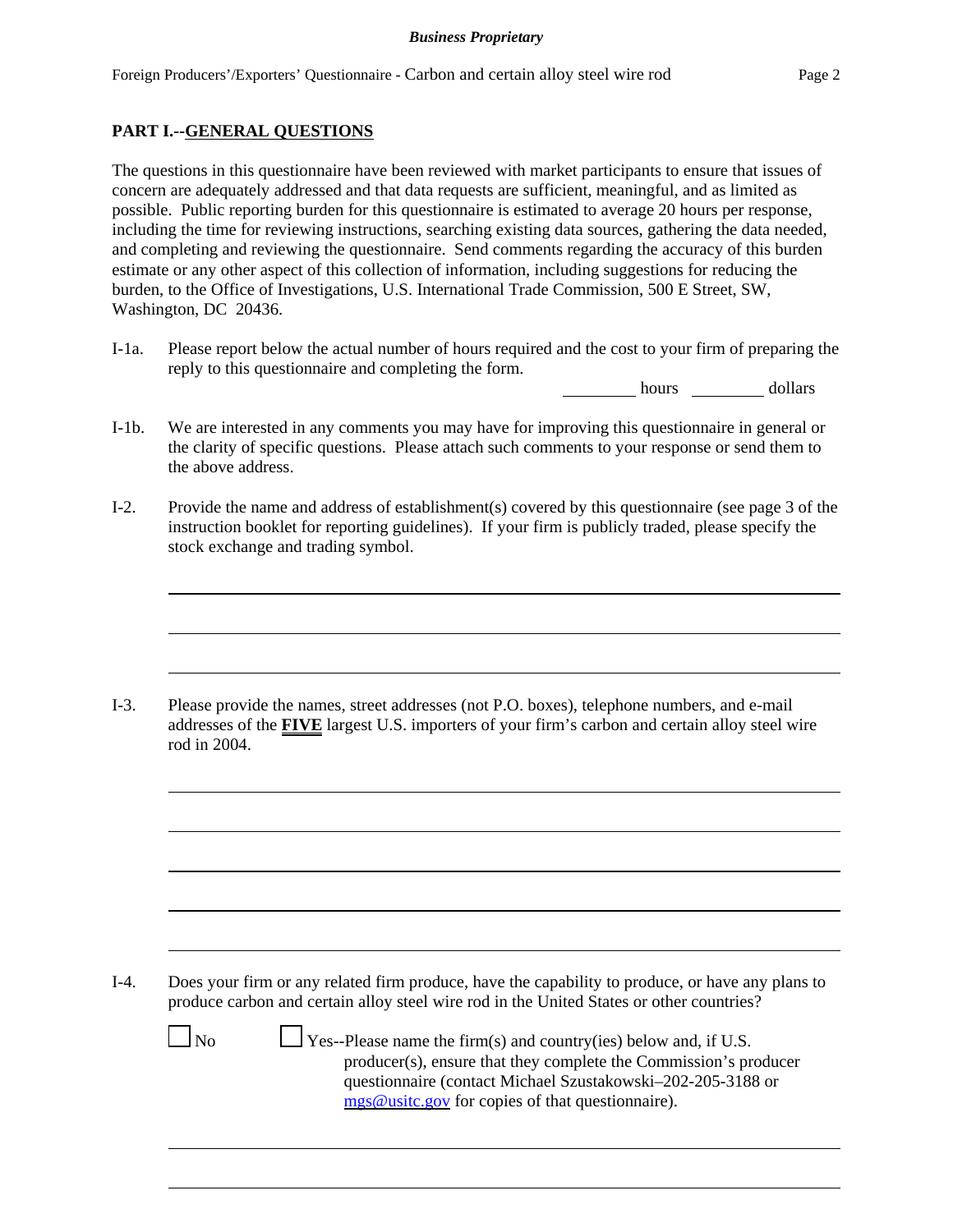## **PART I.--GENERAL QUESTIONS--***Continued*

| $I-5.$ | Does your firm or any related firm import or have any plans to import carbon and certain alloy |
|--------|------------------------------------------------------------------------------------------------|
|        | steel wire rod into the United States?                                                         |

 $\Box$  No  $\Box$  Yes--Please name the firm(s) below and ensure that they complete the Commission's importer questionnaire (contact Michael Szustakowski–202-205-3188 or mgs@usitc.gov for copies of that questionnaire).

## **PART II.--TRADE AND RELATED INFORMATION**

II-1. Does your firm have any plans to add, expand, curtail, or shut down production capacity and/or production of carbon and certain alloy steel wire rod in China, Germany, and Turkey?

 $\Box$  No  $\Box$  Yes--Please describe those plans, including planned dates and capacity/ production quantities involved, and the reason(s) for such change(s). If the plans are to add or expand capacity or production, list (in descending order of importance) the markets (countries) to which such additional capacity or production would be directed.

II-2. What percentage of your firm's total sales in its most recent fiscal year was represented by sales of carbon and certain alloy steel wire rod?

| Percent |
|---------|
|         |

II-3. Does your firm produce products other than carbon and certain alloy steel wire rod on the same equipment and machinery used in the production of carbon and certain alloy steel wire rod?

 $\Box$  No  $\Box$  Yes--List the following information.

Basis for allocation of capacity data (e.g., sales): \_\_\_\_\_\_\_\_\_\_\_\_\_\_\_\_\_\_\_\_\_\_\_\_\_\_\_\_

Products produced on same equipment and share of total production in 2004 (in percent):

| Product                                    | Percent | Product | Percent |
|--------------------------------------------|---------|---------|---------|
| Carbon and certain alloy<br>steel wire rod |         |         |         |
|                                            |         |         |         |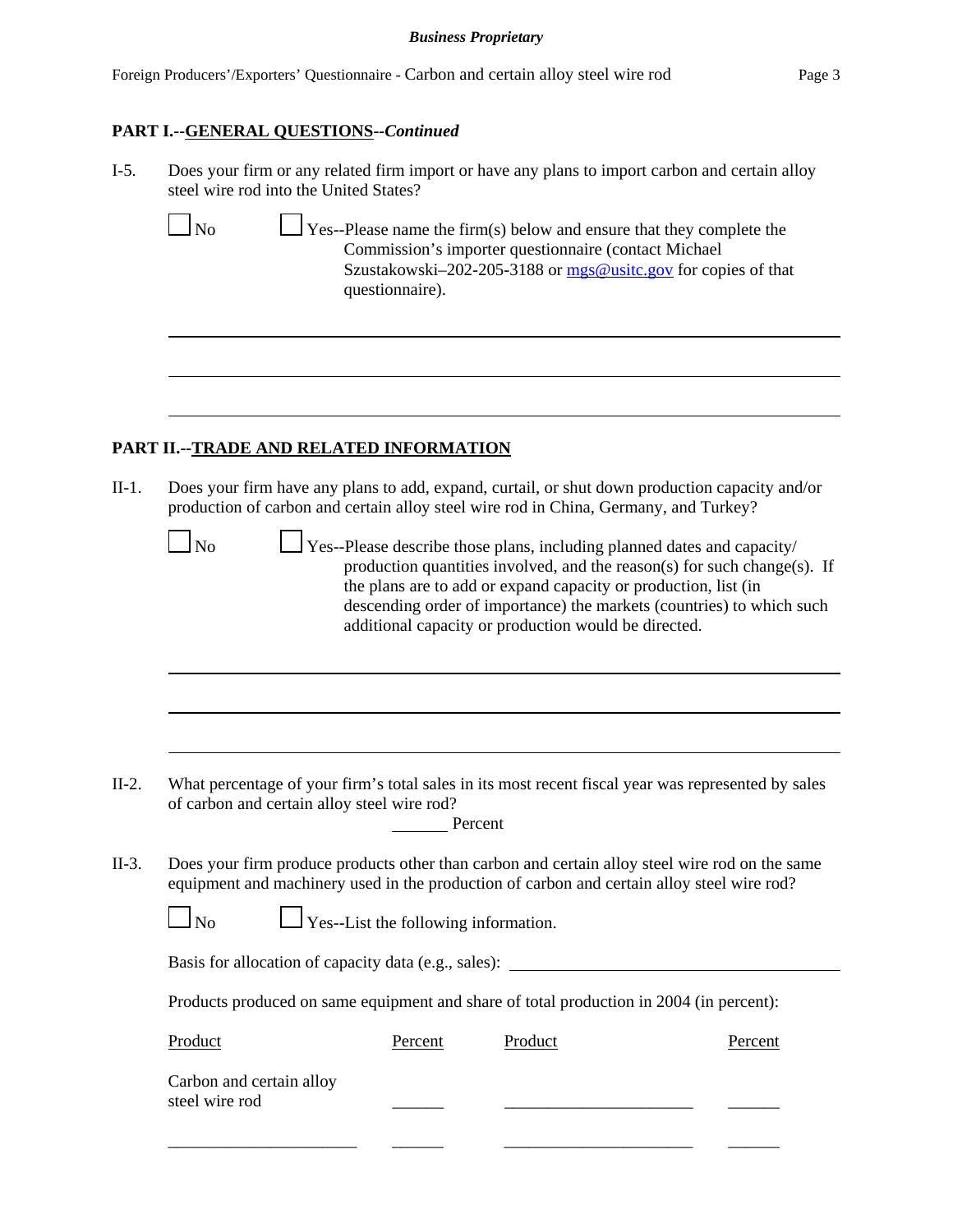# **PART II.--TRADE AND RELATED INFORMATION--***Continued*

II-4. Has your firm maintained any inventories of carbon and certain alloy steel wire rod in the United States (not including inventories held by firms identified in questions I-3, I-4, or I-5 above<sup>1</sup>) since 2002?

| 2002           | 2003 | 2004                                                                    | <b>September</b><br>2004                                                                                                                               | <b>September</b><br>2005 |
|----------------|------|-------------------------------------------------------------------------|--------------------------------------------------------------------------------------------------------------------------------------------------------|--------------------------|
|                |      |                                                                         | Does your firm sell carbon and certain alloy steel wire rod over the internet?                                                                         |                          |
| $\Box$ No      |      | internet sales.                                                         | Yes-Please describe, noting the estimated percentage of your firm's total<br>sales of carbon and certain alloy steel wire rod in 2004 accounted for by |                          |
|                |      |                                                                         |                                                                                                                                                        |                          |
|                |      |                                                                         |                                                                                                                                                        |                          |
|                |      |                                                                         |                                                                                                                                                        |                          |
|                |      |                                                                         | Is the carbon and certain alloy steel wire rod exported by your firm subject to antidumping                                                            |                          |
| N <sub>0</sub> |      | findings or remedies in any WTO-member countries?<br>findings/remedies. | Yes--List the products(s), countries affected, and the date of such                                                                                    |                          |
| <b>Product</b> |      |                                                                         | Country                                                                                                                                                | <b>Date</b>              |
|                |      |                                                                         |                                                                                                                                                        |                          |
|                |      |                                                                         |                                                                                                                                                        |                          |
|                |      | Please explain the basis for your projections in question II-8.         |                                                                                                                                                        |                          |

<sup>&</sup>lt;sup>1</sup> Such firms will report inventories in the Commission's importer or producer questionnaire.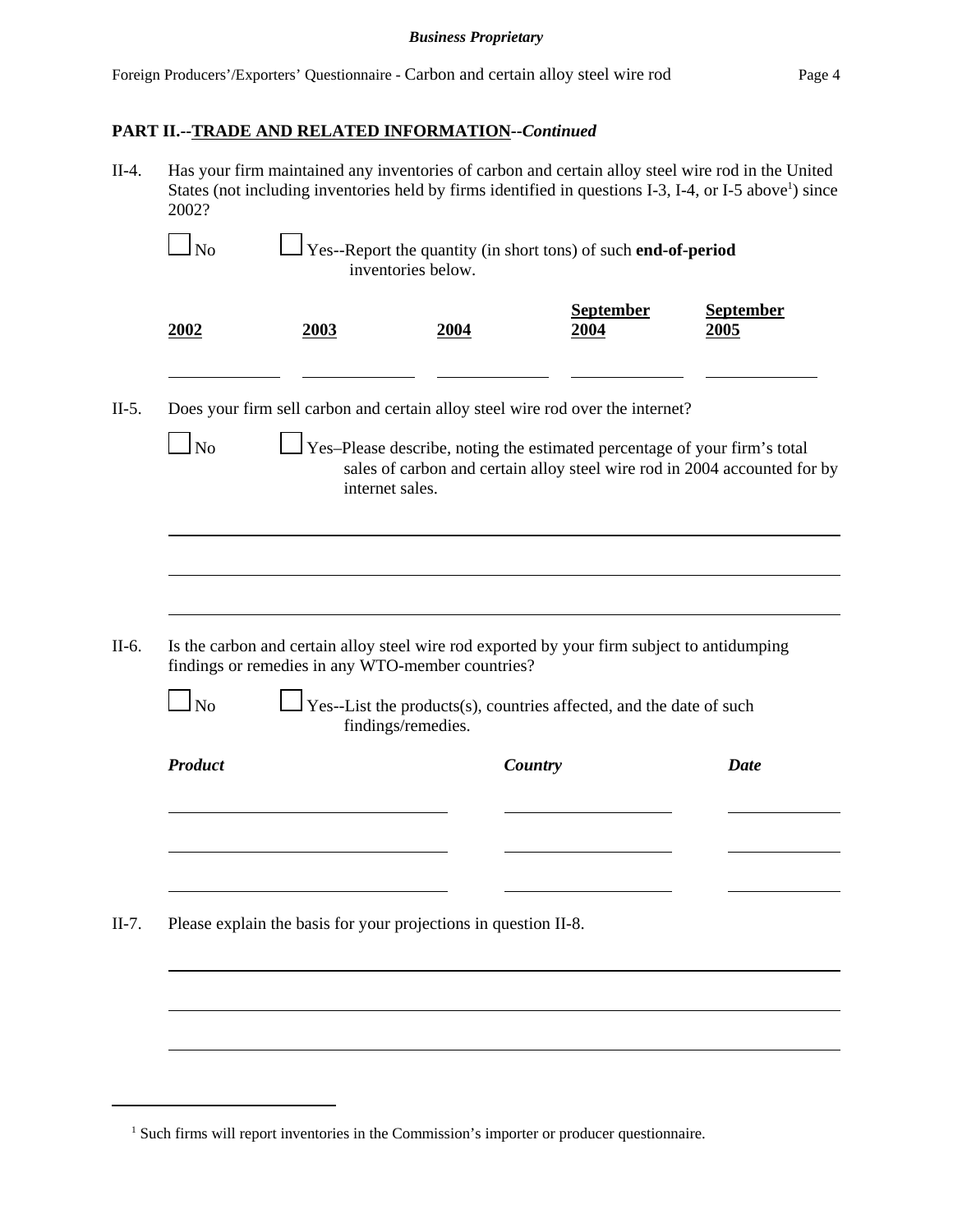#### *Business Proprietary*

# **PART II.--TRADE AND RELATED INFORMATION--***Continued*

II-8. Please report production capacity, production, shipments, and inventories of carbon and certain alloy steel wire rod produced by your firm in China, Germany, and Turkey during the specified periods.

| (Quantity in short tons)                                                                                                                                                                                                                                                                                                                                                                                                 |                          |      |      |                              |      |                    |      |
|--------------------------------------------------------------------------------------------------------------------------------------------------------------------------------------------------------------------------------------------------------------------------------------------------------------------------------------------------------------------------------------------------------------------------|--------------------------|------|------|------------------------------|------|--------------------|------|
|                                                                                                                                                                                                                                                                                                                                                                                                                          | <b>Actual experience</b> |      |      |                              |      | <b>Projections</b> |      |
| <b>Item</b>                                                                                                                                                                                                                                                                                                                                                                                                              |                          |      |      | January-<br><b>September</b> |      |                    |      |
|                                                                                                                                                                                                                                                                                                                                                                                                                          | 2002                     | 2003 | 2004 | 2004                         | 2005 | 2005               | 2006 |
| <b>AVERAGE PRODUCTION CAPACITY<sup>1</sup></b>                                                                                                                                                                                                                                                                                                                                                                           |                          |      |      |                              |      |                    |      |
| BEGINNING-OF-PERIOD INVENTORIES <sup>2</sup>                                                                                                                                                                                                                                                                                                                                                                             |                          |      |      |                              |      |                    |      |
| <b>PRODUCTION3</b>                                                                                                                                                                                                                                                                                                                                                                                                       |                          |      |      |                              |      |                    |      |
| <b>SHIPMENTS:</b>                                                                                                                                                                                                                                                                                                                                                                                                        |                          |      |      |                              |      |                    |      |
| <b>Internal consumption/transfers</b>                                                                                                                                                                                                                                                                                                                                                                                    |                          |      |      |                              |      |                    |      |
| <b>Home market sales</b>                                                                                                                                                                                                                                                                                                                                                                                                 |                          |      |      |                              |      |                    |      |
| <b>Exports to--</b>                                                                                                                                                                                                                                                                                                                                                                                                      |                          |      |      |                              |      |                    |      |
| <b>United States<sup>4</sup></b>                                                                                                                                                                                                                                                                                                                                                                                         |                          |      |      |                              |      |                    |      |
| All other export markets <sup>5</sup>                                                                                                                                                                                                                                                                                                                                                                                    |                          |      |      |                              |      |                    |      |
| <b>Total exports</b>                                                                                                                                                                                                                                                                                                                                                                                                     |                          |      |      |                              |      |                    |      |
| <b>Total shipments</b>                                                                                                                                                                                                                                                                                                                                                                                                   |                          |      |      |                              |      |                    |      |
| <b>END-OF-PERIOD INVENTORIES</b>                                                                                                                                                                                                                                                                                                                                                                                         |                          |      |      |                              |      |                    |      |
| <sup>1</sup> The production capacity (see definitions in instruction booklet) reported is based on operating _____ hours per<br>week, ____ weeks per year. Please describe the methodology used to calculate production capacity, and explain any<br>changes in reported capacity (use additional pages as necessary).                                                                                                   |                          |      |      |                              |      |                    |      |
|                                                                                                                                                                                                                                                                                                                                                                                                                          |                          |      |      |                              |      |                    |      |
| <sup>2</sup> Reconciliation of data.--Please note that the quantities reported above should reconcile as follows:<br>beginning-of-period inventories, plus production, less total shipments, equals end-of-period inventories. Do the data<br>reported reconcile?<br>No--Please explain: _________<br>Yes                                                                                                                |                          |      |      |                              |      |                    |      |
| <sup>3</sup> Please estimate the percentage of total production of carbon and certain alloy steel wire rod in China, Germany,<br>and Turkey accounted for by your firm's production in 2004.<br>Percent<br><sup>4</sup> Please estimate the percentage of total exports to the United States of carbon and certain alloy steel wire rod from<br>China, Germany, and Turkey accounted for by your firm's exports in 2004. |                          |      |      |                              |      |                    |      |
| Percent                                                                                                                                                                                                                                                                                                                                                                                                                  |                          |      |      |                              |      |                    |      |
| <sup>5</sup> Identify principal other export markets.                                                                                                                                                                                                                                                                                                                                                                    |                          |      |      |                              |      |                    |      |
|                                                                                                                                                                                                                                                                                                                                                                                                                          |                          |      |      |                              |      |                    |      |